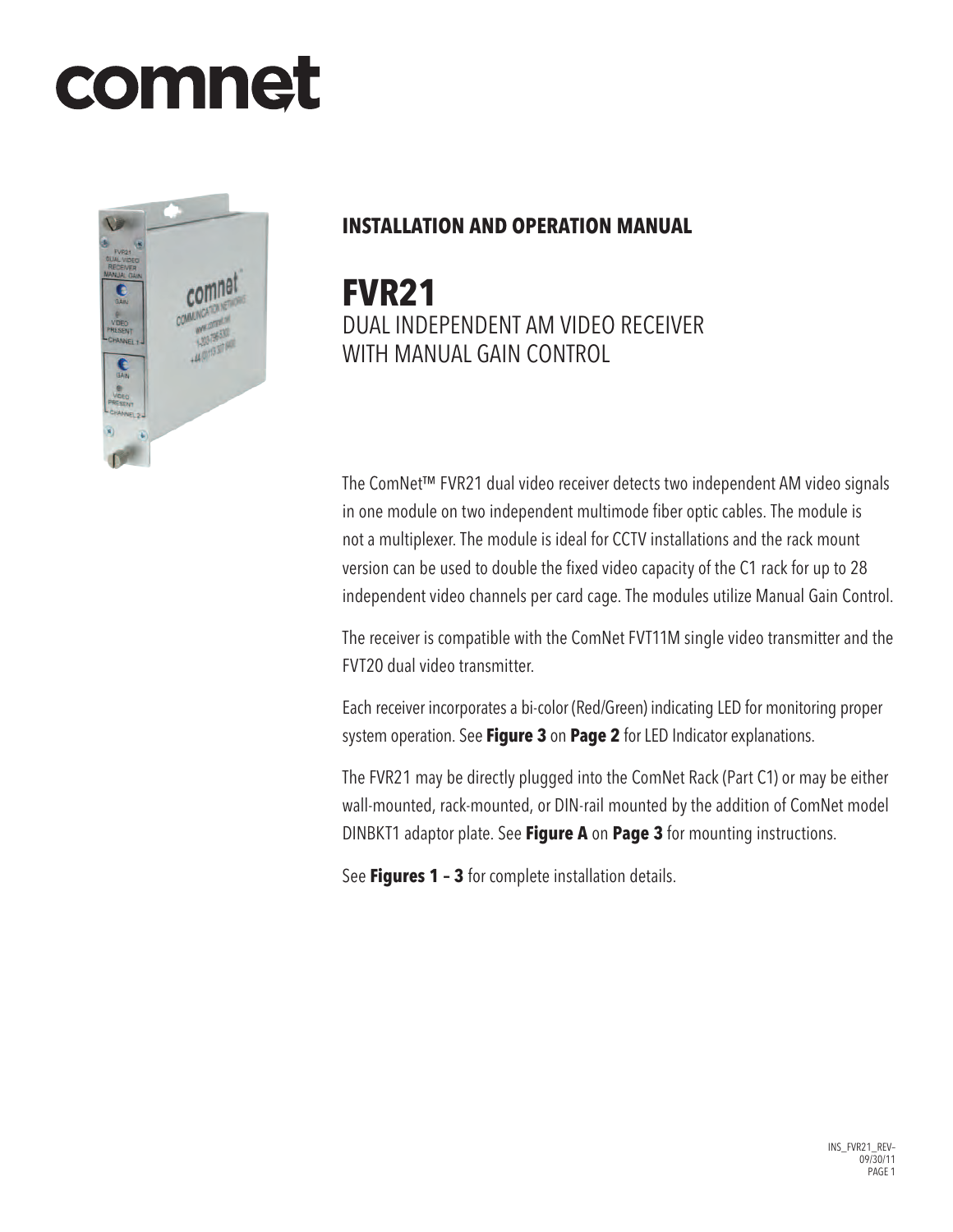## FIGURE 1 – FVR21



## FIGURE 2 – FVR21 RECEIVER



## FIGURE 3 – LED INDICATORS

|            | VIDEO PRESENT - Channel 1 | VIDEO PRESENT - Channel 2 |
|------------|---------------------------|---------------------------|
| GRFFN      | Activity                  | Activity                  |
| <b>RFD</b> | No Activity               | No Activity               |
| OFF        | Unit Powered Down         |                           |

Connector for Rack Mount Units